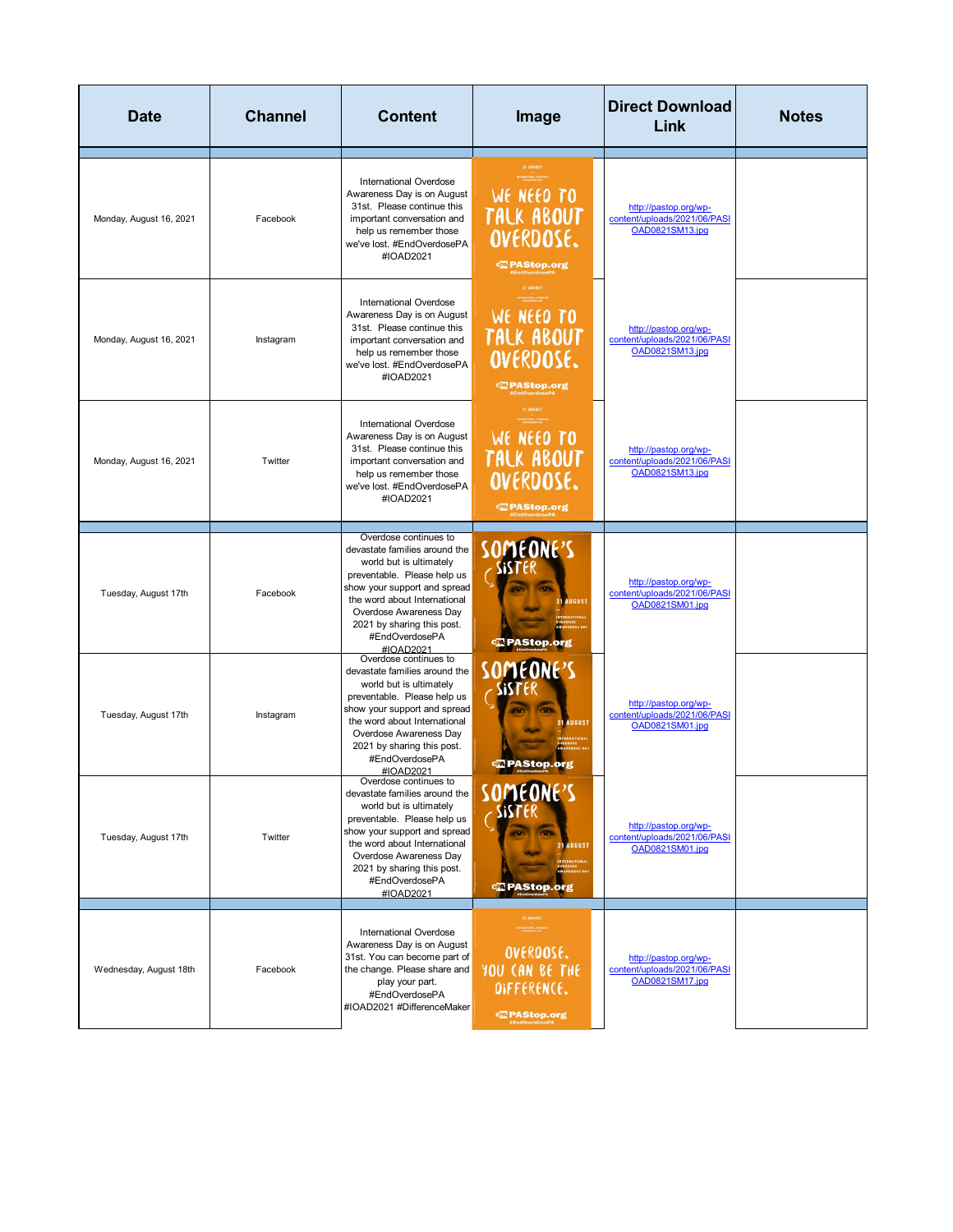| Wednesday, August 18th | Instagram | International Overdose<br>Awareness Day is on August<br>31st. You can become part of<br>the change. Please share and<br>play your part.<br>#EndOverdosePA<br>#IOAD2021 #DifferenceMaker | 31 AUGUST<br>OVERDOSE.<br>YOU CAN BE THE<br>DIFFERENCE.<br><b>&lt; PAStop.org</b><br>EndOverdosePA        | http://pastop.org/wp-<br>content/uploads/2021/06/PASI<br>OAD0821SM17.jpg |  |
|------------------------|-----------|-----------------------------------------------------------------------------------------------------------------------------------------------------------------------------------------|-----------------------------------------------------------------------------------------------------------|--------------------------------------------------------------------------|--|
| Wednesday, August 18th | Twitter   | International Overdose<br>Awareness Day is on August<br>31st. You can become part of<br>the change. Please share and<br>play your part.<br>#EndOverdosePA<br>#IOAD2021 #DifferenceMaker | 31 AUGUST<br>OVERDOSE.<br>YOU CAN BE THE<br>DIFFERENCE.                                                   | http://pastop.org/wp-<br>content/uploads/2021/06/PASI<br>OAD0821SM17.jpg |  |
| Thursday, August 19th  | Facebook  | Talking about overdose isn't<br>easy, but it could save<br>someone's life.<br>#EndOverdosePA<br>#IOAD2021                                                                               | SOMEONE'S<br><b>31 AUGUST</b><br><b>亚 PAStop.org</b>                                                      | http://pastop.org/wp-<br>content/uploads/2021/06/PASI<br>OAD0821SM07.jpg |  |
| Thursday, August 19th  | Instagram | Talking about overdose isn't<br>easy, but it could save<br>someone's life.<br>#EndOverdosePA<br>#IOAD2021                                                                               | <b>SOMEONE'S</b><br><b>31 AUGUST</b><br><b>INTERNATIONA</b><br><b>CRIPAStop.org</b>                       | http://pastop.org/wp-<br>content/uploads/2021/06/PASI<br>OAD0821SM07.jpg |  |
| Thursday, August 19th  | Twitter   | Talking about overdose isn't<br>easy, but it could save<br>someone's life.<br>#EndOverdosePA<br>#IOAD2021                                                                               | SOMEONE'S<br><b>31 AUGUST</b><br><b>Expenditual PAStop.org</b>                                            | http://pastop.org/wp-<br>content/uploads/2021/06/PASI<br>OAD0821SM07.jpg |  |
| Friday, August 20th    | Facebook  | Let's remember without<br>stigma those who have died<br>to an overdose as we look<br>ahead to International<br>Overdose Day on 8/31.<br>#EndOverdosePA<br>#IOAD2021                     | <b>31 AUGUST</b><br>NO MORE<br>STIGMA. NO<br>MORE SHAME.<br><b>Expanding PAStop.org</b><br>#EndOverdosePA | http://pastop.org/wp-<br>content/uploads/2021/06/PASI<br>OAD0821SM14.jpg |  |
| Friday, August 20th    | Instagram | Let's remember without<br>stigma those who have died<br>to an overdose as we look<br>ahead to International<br>Overdose Day on 8/31.<br>#EndOverdosePA<br>#IOAD2021                     | 31 AUGUST<br>NO MORE<br>STIGMA. NO<br>MORE SHAME.<br><b>Expanding PAStop.org</b><br><b>EndOverdosePA</b>  | http://pastop.org/wp-<br>content/uploads/2021/06/PASI<br>OAD0821SM14.jpg |  |
| Friday, August 20th    | Twitter   | Let's remember without<br>stigma those who have died<br>to an overdose as we look<br>ahead to International<br>Overdose Day on 8/31.<br>#EndOverdosePA<br>#IOAD2021                     | 31 AUGUST<br>NO MORE<br>STIGMA. NO<br>MORE SHAME.<br><b>EXPAStop.org</b><br>#EndOverdosePA                | http://pastop.org/wp-<br>content/uploads/2021/06/PASI<br>OAD0821SM14.jpg |  |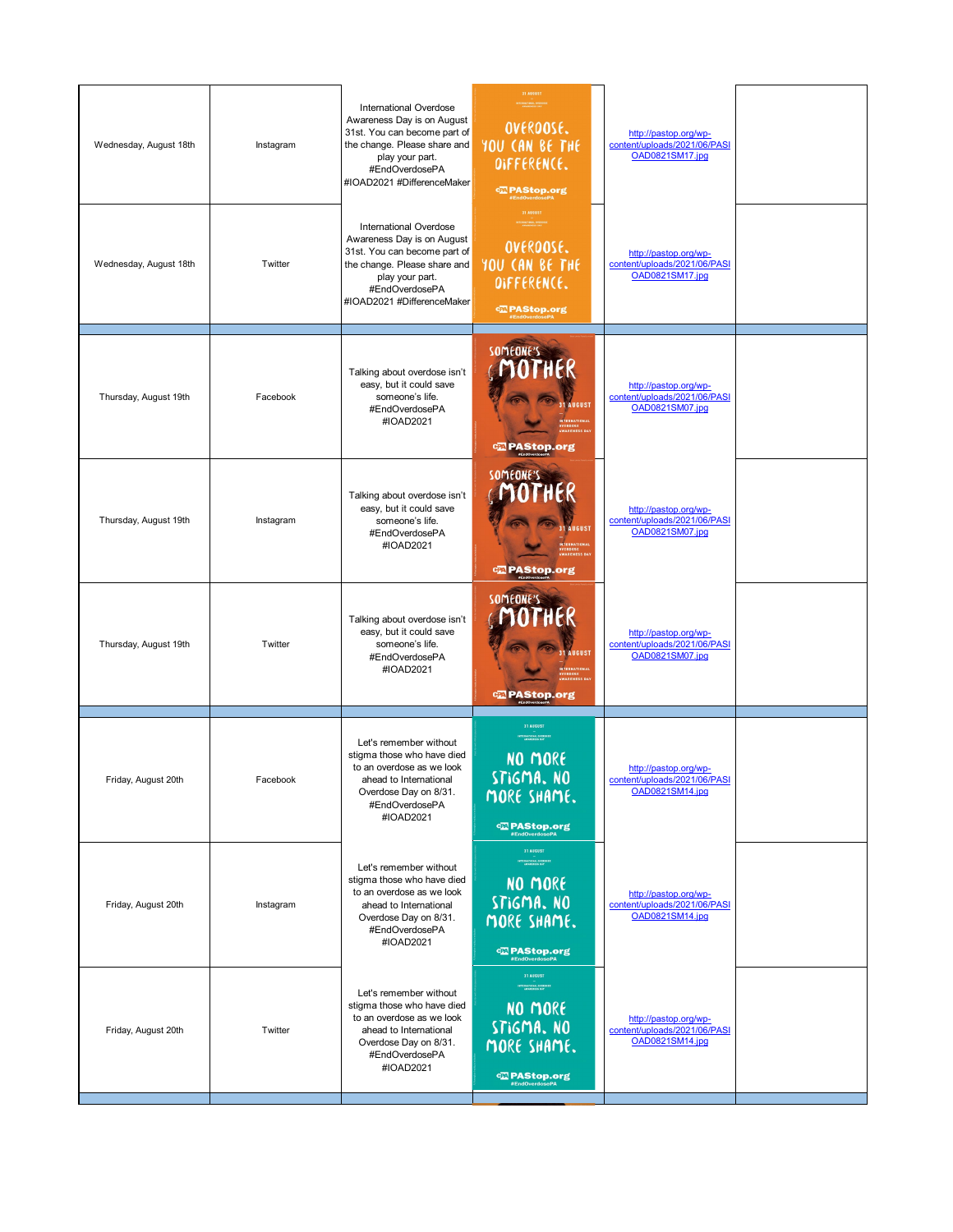| Monday, August 23rd    | Facebook  | Overdose can happen to<br>anyone. Help us raise<br>awareness and reduce the<br>stigma of a drug-related death<br>by recognizing International<br>Overdose Awareness Day on<br>8/31. #EndOverdosePA<br>#IOAD2021 | someone's<br>BROTHE<br><b>31 AUGUS</b><br><b>Expending PAStop.org</b>                                                 | http://pastop.org/wp-<br>content/uploads/2021/06/PASI<br>OAD0821SM04.jpg |  |
|------------------------|-----------|-----------------------------------------------------------------------------------------------------------------------------------------------------------------------------------------------------------------|-----------------------------------------------------------------------------------------------------------------------|--------------------------------------------------------------------------|--|
| Monday, August 23rd    | Instagram | Overdose can happen to<br>anyone. Help us raise<br>awareness and reduce the<br>stigma of a drug-related death<br>by recognizing International<br>Overdose Awareness Day on<br>8/31. #EndOverdosePA<br>#IOAD2021 | SOMEONE'S<br>BROTHER<br><b>31 AUGUS</b><br><b>Ex PAStop.org</b>                                                       | http://pastop.org/wp-<br>content/uploads/2021/06/PASI<br>OAD0821SM04.jpg |  |
| Monday, August 23rd    | Twitter   | Overdose can happen to<br>anyone. Help us raise<br>awareness and reduce the<br>stigma of a drug-related death<br>by recognizing International<br>Overdose Awareness Day on<br>8/31. #EndOverdosePA<br>#IOAD2021 | someone's<br>BROTHER<br><b>31 AUGUST</b><br><b>ez</b> PAStop.org                                                      | http://pastop.org/wp-<br>content/uploads/2021/06/PASI<br>OAD0821SM04.jpg |  |
| Tuesday, August 24th   | Facebook  | <b>International Overdose</b><br>Awarness Day is on 8/31.<br>SHARE, LIKE and help us<br>spread the message that we<br>must end overdose in PA and<br>around the world.<br>#EndOverdosePA<br>#IOAD2021           | 31 AUGUST<br><b>TERRATIONAL OVERES</b><br>#ENO<br>OVEROOSEPA<br><b>Com PAStop.org</b><br><i><b>#EndOverdosePA</b></i> | http://pastop.org/wp-<br>content/uploads/2021/06/PASI<br>OAD0821SM12.jpg |  |
| Tuesday, August 24th   | Instagram | <b>International Overdose</b><br>Awarness Day is on 8/31.<br>SHARE, LIKE and help us<br>spread the message that we<br>must end overdose in PA and<br>around the world.<br>#EndOverdosePA<br>#IOAD2021           | 31 AUGUST<br>#ENO<br>OVEROOSEPA<br><b>CELPAStop.org</b><br><i>*EndOverdosePA</i>                                      | http://pastop.org/wp-<br>content/uploads/2021/06/PASI<br>OAD0821SM12.jpg |  |
| Tuesday, August 24th   | Twitter   | <b>International Overdose</b><br>Awarness Day is on 8/31.<br>SHARE, LIKE and help us<br>spread the message that we<br>must end overdose in PA and<br>around the world.<br>#EndOverdosePA<br>#IOAD2021           | 31 AUGUST<br>#ENO<br>OVEROOSEPA<br><b>CEL PAStop.org</b><br><i>*EndOverdosePA</i>                                     | http://pastop.org/wp-<br>content/uploads/2021/06/PASI<br>OAD0821SM12.jpg |  |
| Wednesday, August 25th | Facebook  | It can happen to anyone. End<br>the stigma. #EndOverdosePA<br>#IOAD2021                                                                                                                                         | someone's<br><b>BEST FRIEND</b><br>31 AUGUST<br>INTERNATIONAL<br>OVERDOSE<br>AWARENESS DAY<br><b>E</b> PAStop.org     | http://pastop.org/wp-<br>content/uploads/2021/06/PASI<br>OAD0821SM06.jpg |  |
| Wednesday, August 25th | Instagram | It can happen to anyone. End<br>the stigma. #EndOverdosePA<br>#IOAD2021                                                                                                                                         | someone's<br><b>BEST FRIEND</b><br>31 AUGUST<br>INTERNATIONAL<br>OVERDOSE<br>AWARENESS DAY<br><b>C</b> PAStop.org     | http://pastop.org/wp-<br>content/uploads/2021/06/PASI<br>OAD0821SM06.jpg |  |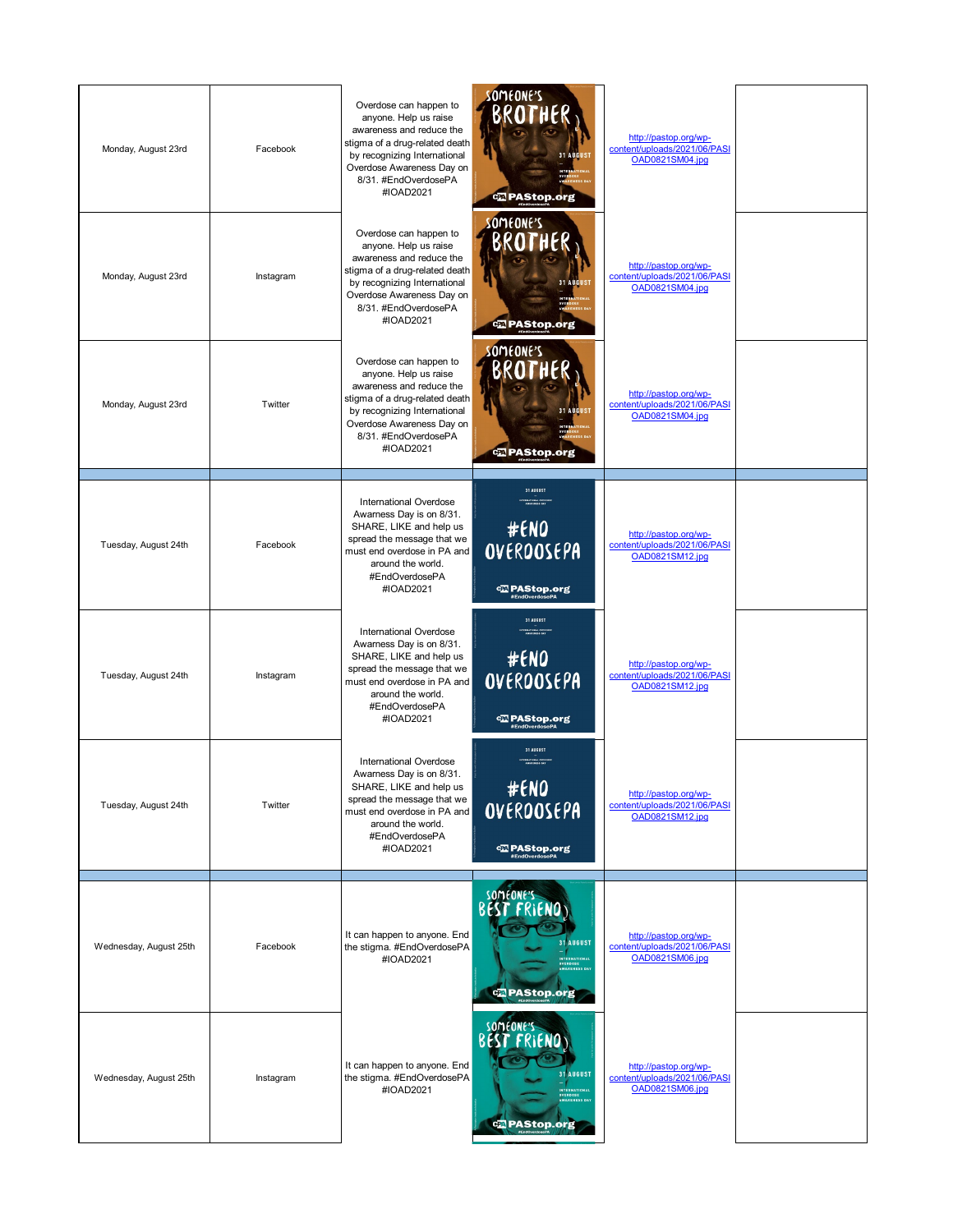| Wednesday, August 25th | Twitter   | It can happen to anyone. End<br>the stigma. #EndOverdosePA<br>#IOAD2021                                                                        | some one is<br>31 AUGUST<br>IVERDOSE<br>IWARENESS DAY<br><b>C</b> PAStop.org                                                                          | http://pastop.org/wp-<br>content/uploads/2021/06/PASI<br><b>OAD0821SM06.ipg</b> |  |
|------------------------|-----------|------------------------------------------------------------------------------------------------------------------------------------------------|-------------------------------------------------------------------------------------------------------------------------------------------------------|---------------------------------------------------------------------------------|--|
| Thursday, August 26th  | Facebook  | International Overdose Day is<br>an opportunity to spread<br>awareness or honor the loved<br>ones we have lost.<br>#EndOverdosePA<br>#IOAD2021 | <b>TIME TO</b><br>REMEMBER.<br>TIME TO<br><b>31 AUGUST</b><br>INTERNATIONAL<br>OVERBOSE<br>AWARENESS DAY<br><b>亚 PAStop.org</b>                       | http://pastop.org/wp-<br>content/uploads/2021/06/PASI<br>OAD0821SM16.jpg        |  |
| Thursday, August 26th  | Instagram | International Overdose Day is<br>an opportunity to spread<br>awareness or honor the loved<br>ones we have lost.<br>#EndOverdosePA<br>#IOAD2021 | <b>TIME TO</b><br>REMEMBER.<br>TIME TO<br>31 AUGUST<br>INTERNATIONAL<br>OVERDOSE<br>AWARENESS DAY<br><b>EXPAStop.org</b>                              | http://pastop.org/wp-<br>content/uploads/2021/06/PASI<br>OAD0821SM16.jpg        |  |
| Thursday, August 26th  | Twitter   | International Overdose Day is<br>an opportunity to spread<br>awareness or honor the loved<br>ones we have lost.<br>#EndOverdosePA<br>#IOAD2021 | <b>TIME TO</b><br>REMEMBER.<br><b>TIME TO</b><br>31 AUGUST<br>INTERNATIONAL<br>OVERDOSE<br>AWARENESS DAY<br><b><brastop.org< b=""></brastop.org<></b> | http://pastop.org/wp-<br>content/uploads/2021/06/PASI<br>OAD0821SM16.jpg        |  |
| Friday, August 27th    | Facebook  | Spread the word. Naloxone<br>continues to save countless<br>lives. Make a difference.<br>#EndOverdosePA<br>#IOAD2021                           | 31 AUGUST<br>NALOXONE<br>(NARCAN)<br>SAVES LIVES.<br><b>con</b> PAStop.org                                                                            | http://pastop.org/wp-<br>content/uploads/2021/06/PASI<br>OAD0821SM11.ipg        |  |
| Friday, August 27th    | Instagram | Spread the word. Naloxone<br>continues to save countless<br>lives. Make a difference.<br>#EndOverdosePA<br>#IOAD2021                           | 31 AUGUST<br>NALOXONE<br>(NARCAN)<br>SAVES LIVES.<br><b>Q2</b> PAStop.org<br>#EndOverdosePA                                                           | http://pastop.org/wp-<br>content/uploads/2021/06/PASI<br>OAD0821SM11.jpg        |  |
| Friday, August 27th    | Twitter   | Spread the word. Naloxone<br>continues to save countless<br>lives. Make a difference.<br>#EndOverdosePA<br>#IOAD2021                           | 31 AUGUST<br>TRAATIONAL OFFER<br>NALOXONE<br>(NARCAN)<br>SAVES LIVES.<br><b>Q2</b> PAStop.org<br>#EndOverdosePA                                       | http://pastop.org/wp-<br>content/uploads/2021/06/PASI<br>OAD0821SM11.jpg        |  |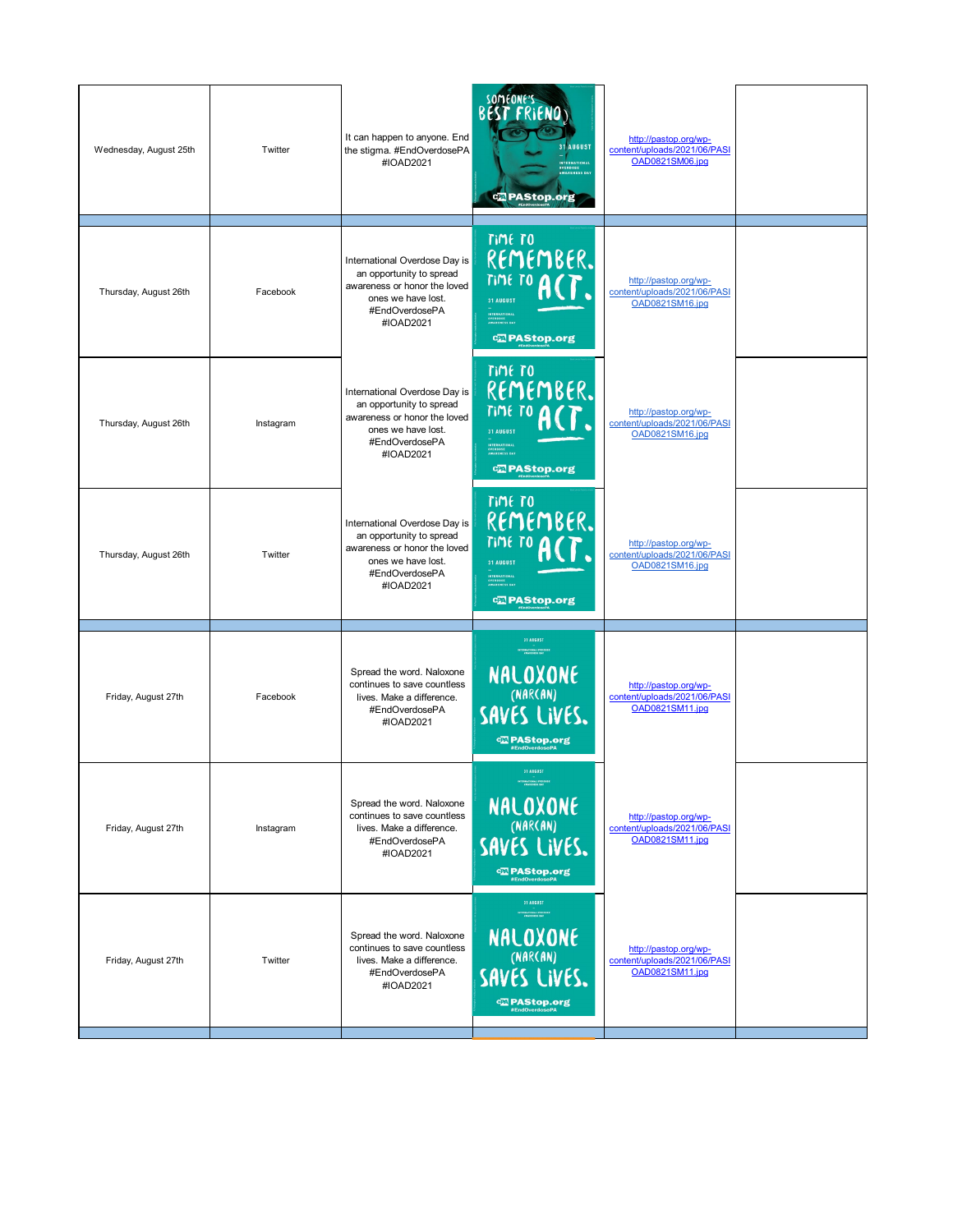| Monday, August 30th | Facebook  | Are you or a loved one taking<br>pain medication? Talk to your<br>doctor about all pain<br>management options and<br>prescribing Naloxone.<br>#EndOverdosePA<br>#IOAD2021 | 31 AUGUST<br>TAKING PAIN<br>MEDICATION? ASK<br>YOUR DOCTOR<br>ABOUT OVERDOSE.<br><b>Ex PAStop.org</b>                  | http://pastop.org/wp-<br>content/uploads/2021/06/PASI<br>OAD0821SM10.jpg |  |
|---------------------|-----------|---------------------------------------------------------------------------------------------------------------------------------------------------------------------------|------------------------------------------------------------------------------------------------------------------------|--------------------------------------------------------------------------|--|
| Monday, August 30th | Instagram | Are you or a loved one taking<br>pain medication? Talk to your<br>doctor about all pain<br>management options and<br>prescribing Naloxone.<br>#EndOverdosePA<br>#IOAD2021 | 31 AUGUST<br>TAKING PAIN<br>MEDICATION? ASK<br>YOUR DOCTOR<br>ABOUT OVERDOSE.<br><b>CO</b> PAStop.org                  | http://pastop.org/wp-<br>content/uploads/2021/06/PASI<br>OAD0821SM10.jpg |  |
| Monday, August 30th | Twitter   | Are you or a loved one taking<br>pain medication? Talk to your<br>doctor about all pain<br>management options and<br>prescribing Naloxone.<br>#EndOverdosePA<br>#IOAD2021 | 31 AUGUST<br><b>TRACTIONAL OVERES</b><br>TAKING PAIN<br>MEDICATION? ASK<br>YOUR DOCTOR<br>ABOUT OVERDOSE.              | http://pastop.org/wp-<br>content/uploads/2021/06/PASI<br>OAD0821SM10.jpg |  |
|                     |           |                                                                                                                                                                           |                                                                                                                        |                                                                          |  |
| Monday, August 30th | Facebook  | Help us empower action and<br>discussion about evidence<br>based overdose prevention and<br>policy. #EndOverdosePA<br>#IOAD2021                                           | SOMEONE'S<br>31 AUGUST<br><b>INTERNATIONAL</b><br>OVERDOSE<br>AWARENESS DAY<br><b>CE PAStop.org</b>                    | http://pastop.org/wp-<br>content/uploads/2021/06/PASI<br>OAD0821SM02.jpg |  |
| Monday, August 30th | Instagram | Help us empower action and<br>discussion about evidence<br>based overdose prevention and<br>policy. #EndOverdosePA<br>#IOAD2021                                           | 31 AUGUST<br>INTERNATIONAL<br>OVERDOSE<br>AWARENESS DAY<br><b>CE PAStop.org</b>                                        | http://pastop.org/wp-<br>content/uploads/2021/06/PASI<br>OAD0821SM02.ipg |  |
| Monday, August 30th | Twitter   | Help us empower action and<br>discussion about evidence<br>based overdose prevention and<br>policy. #EndOverdosePA<br>#IOAD2021                                           | COMCONCIC<br><b>ULICANE</b> )<br>31 AUGUST<br>INTERNATIONAL<br>OVERDOSE<br>AWARENESS DAY<br><b>Explorer</b> PAStop.org | http://pastop.org/wp-<br>content/uploads/2021/06/PASI<br>OAD0821SM02.jpg |  |
| Monday, August 30th | Facebook  | SHARE and LIKE to send a<br>strong message that we value<br>current and former people<br>who use drugs.<br>#EndOverdosePA<br>#IOAD2021                                    | 31 AUGUST<br>OVEROOSE<br><b>CAN AFFECT</b><br>ANYONE.<br><b>CEN PAStop.org</b>                                         | http://pastop.org/wp-<br>content/uploads/2021/06/PASI<br>OAD0821SM08.jpg |  |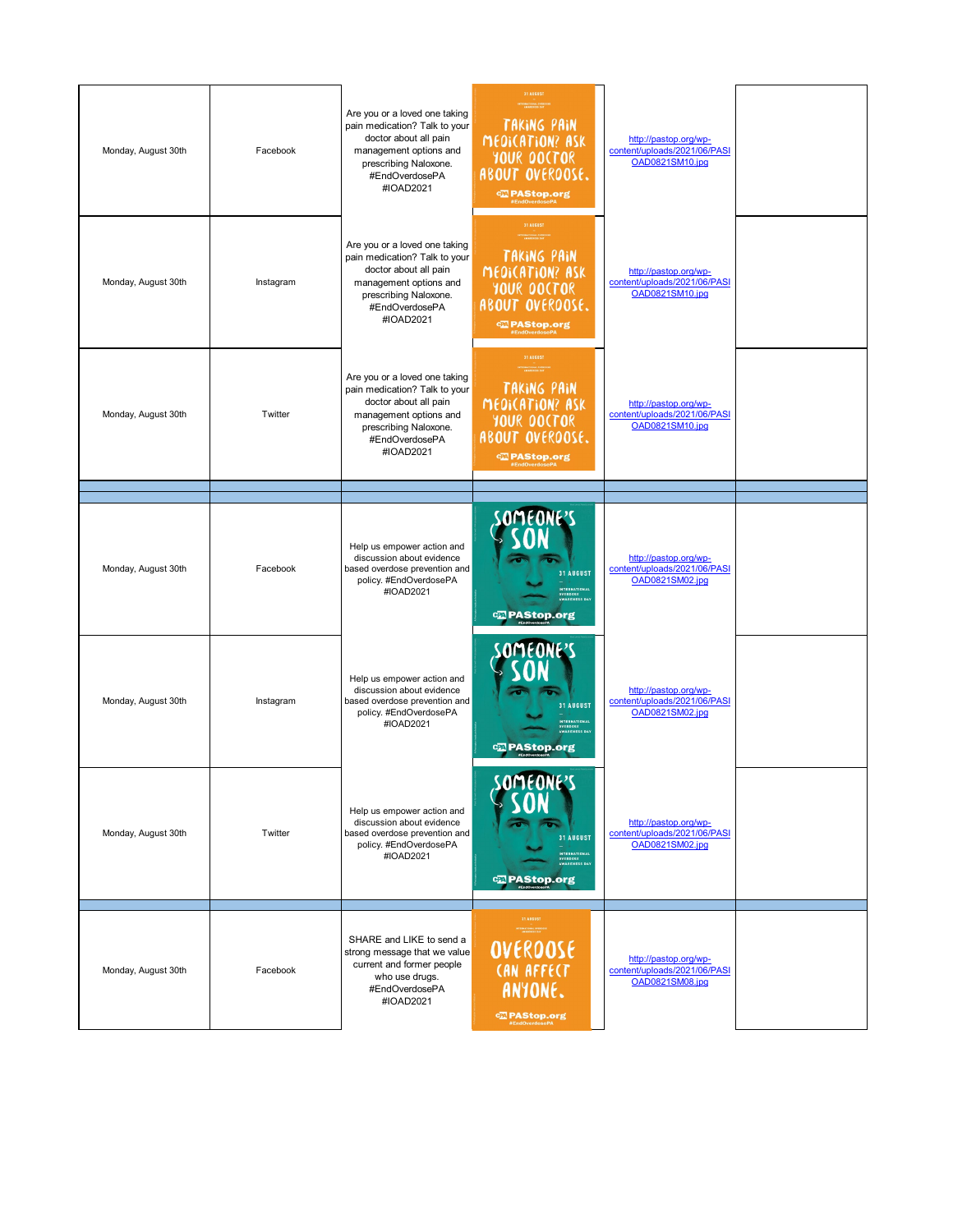| Monday, August 30th | Instagram | SHARE and LIKE to send a<br>strong message that we value<br>current and former people<br>who use drugs.<br>#EndOverdosePA<br>#IOAD2021                                                  | 31 AUGUST<br>OVERDOSE<br><b>CAN AFFECT</b><br>ANYONE.<br><b>亚PAStop.org</b>                                 | http://pastop.org/wp-<br>content/uploads/2021/06/PASI<br>OAD0821SM08.jpg        |  |
|---------------------|-----------|-----------------------------------------------------------------------------------------------------------------------------------------------------------------------------------------|-------------------------------------------------------------------------------------------------------------|---------------------------------------------------------------------------------|--|
| Monday, August 30th | Twitter   | SHARE and LIKE to send a<br>strong message that we value<br>current and former people<br>who use drugs.<br>#EndOverdosePA<br>#IOAD2021                                                  | 31 AUGUST<br>OVERDOSE<br><b>CAN AFFECT</b><br>ANYONE.<br><b>Expanding PAStop.org</b>                        | http://pastop.org/wp-<br>content/uploads/2021/06/PASI<br>OAD0821SM08.jpg        |  |
| Monday, August 30th | Facebook  | Having conversations about<br>overdose is hard, but it could<br>save someone's life. Take a<br>stand with us on International<br>Overdose Awareness Day.<br>#EndOverdosePA<br>#IOAD2021 | SOMEONE'S<br><b>31 AUGUST</b><br>्य PAStop.org                                                              | http://pastop.org/wp-<br>content/uploads/2021/06/PASI<br>OAD0821SM05.jpg        |  |
| Monday, August 30th | Instagram | Having conversations about<br>overdose is hard, but it could<br>save someone's life. Take a<br>stand with us on International<br>Overdose Awareness Day.<br>#EndOverdosePA<br>#IOAD2021 | SOMEONE'S<br><b>AUGUST</b><br><b>TERNATIONAL</b><br><br>IESS DA<br>o PAStop.org                             | http://pastop.org/wp-<br>content/uploads/2021/06/PASI<br>OAD0821SM05.jpg        |  |
| Monday, August 30th | Twitter   | Having conversations about<br>overdose is hard, but it could<br>save someone's life. Take a<br>stand with us on International<br>Overdose Awareness Day.<br>#EndOverdosePA<br>#IOAD2021 | SOMEONE'S<br><b>31 AUGUST</b><br><b>NTERNATIONAL</b><br>ROOSE<br>LRENESS DA'<br><b>PAStop.org</b>           | http://pastop.org/wp-<br>content/uploads/2021/06/PASI<br><b>OAD0821SM05.ipg</b> |  |
| Monday, August 30th | Facebook  | Tomorrow is International<br>Overdose Awareness Day.<br>Will you join the fight to end<br>overdose? #EndOverdosePA<br>#IOAD2021                                                         | <b>31 AUGUST</b><br>OVERDOSE<br>DOES NOT<br>DISCRIMINATE.<br><b>CEN PAStop.org</b><br><i>NEndOverdosePA</i> | http://pastop.org/wp-<br>content/uploads/2021/06/PASI<br>OAD0821SM09.jpg        |  |
| Monday, August 30th | Instagram | Tomorrow is International<br>Overdose Awareness Day.<br>Will you join the fight to end<br>overdose? #EndOverdosePA<br>#IOAD2021                                                         | 31 AUGUST<br>OVERDOSE<br>DOES NOT<br>DISCRIMINATE.<br><b>CEN PAStop.org</b><br><i><b>#EndOverdosePA</b></i> | http://pastop.org/wp-<br>content/uploads/2021/06/PASI<br>OAD0821SM09.jpg        |  |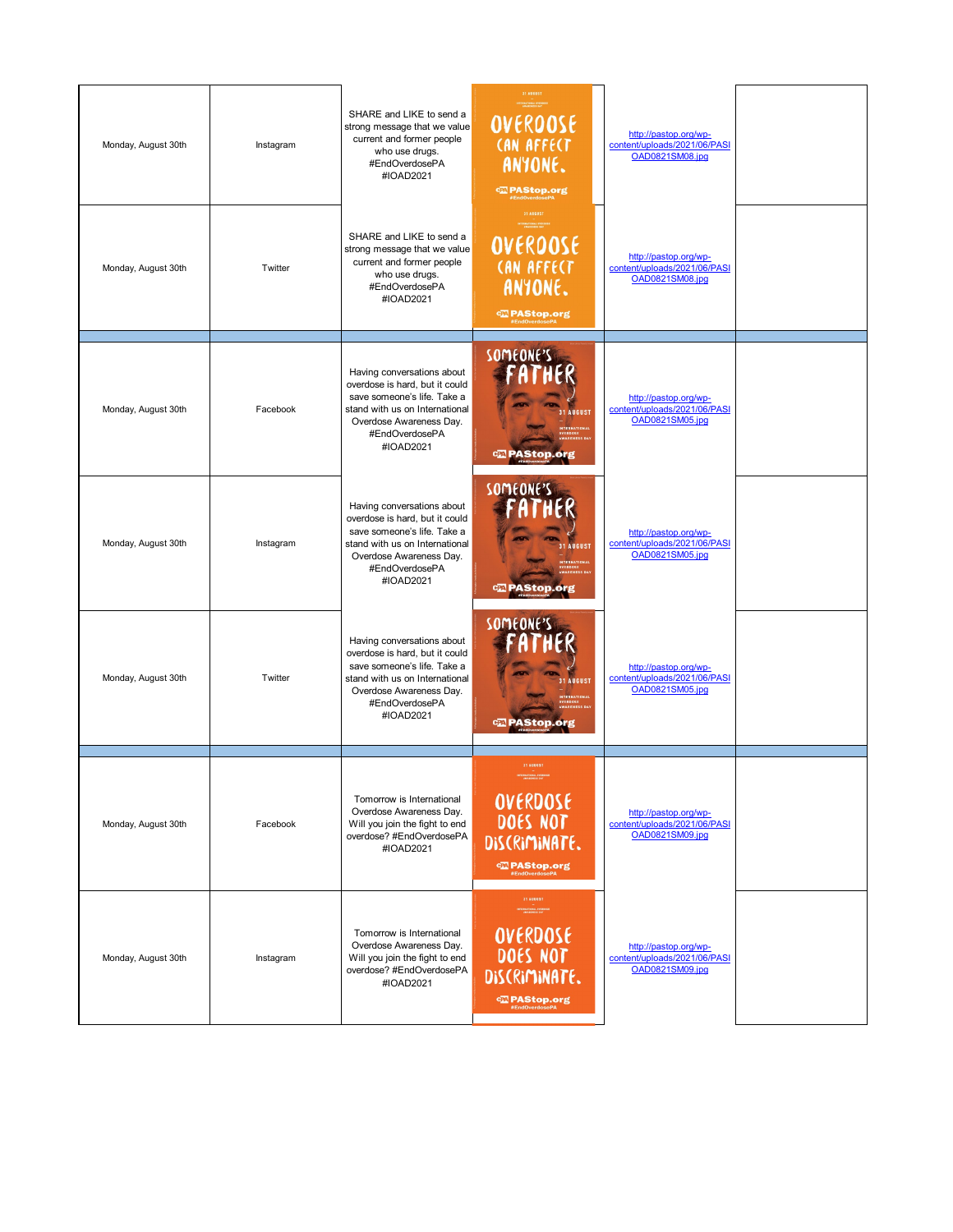| Monday, August 30th  | Twitter   | Tomorrow is International<br>Overdose Awareness Day.<br>Will you join the fight to end<br>overdose? #EndOverdosePA<br>#IOAD2021                                                                        | 31 AUGUST<br>OVERDOSE<br>DOES NOT<br>DISCRIMINATE.<br><b><wipastop.org< b=""></wipastop.org<></b>                       | http://pastop.org/wp-<br>content/uploads/2021/06/PASI<br>OAD0821SM09.jpg |  |
|----------------------|-----------|--------------------------------------------------------------------------------------------------------------------------------------------------------------------------------------------------------|-------------------------------------------------------------------------------------------------------------------------|--------------------------------------------------------------------------|--|
| Monday, August 30th  | Facebook  | <b>International Overdose</b><br>Awareness Day is tomorrow.<br>SHARE LIKE and show your<br>strength by taking a stand<br>against overdose.<br>#EndOverdosePA<br>#IOAD2021                              | <b>T</b> PAStop.org                                                                                                     | http://pastop.org/wp-<br>content/uploads/2021/06/PASI<br>OAD0821SM03.jpg |  |
| Monday, August 30th  | Instagram | <b>International Overdose</b><br>Awareness Day is tomorrow.<br>SHARE LIKE and show your<br>strength by taking a stand<br>against overdose.<br>#EndOverdosePA<br>#IOAD2021                              | <b>Expanding</b> PAStop.org                                                                                             | http://pastop.org/wp-<br>content/uploads/2021/06/PASI<br>OAD0821SM03.jpg |  |
| Monday, August 30th  | Twitter   | <b>International Overdose</b><br>Awareness Day is tomorrow.<br>SHARE LIKE and show your<br>strength by taking a stand<br>against overdose.<br>#EndOverdosePA<br>#IOAD2021                              | <b>Expanding</b> PAStop.org                                                                                             | http://pastop.org/wp-<br>content/uploads/2021/06/PASI<br>OAD0821SM03.jpg |  |
| Tuesday, August 31st | Facebook  | Millions of people all over the<br>world are commemorating<br><b>International Overdose</b><br>Awareness Day. SHARE and<br>LIKE to spread the word and<br>get involved!<br>#EndOverdosePA<br>#IOAD2021 | 31 AUGUST<br>#OVERDOSE<br>AWARE<br><b><wipastop.org< b=""></wipastop.org<></b>                                          | http://pastop.org/wp-<br>content/uploads/2021/06/PASI<br>OAD0821SM15.jpg |  |
| Tuesday, August 31st | Instagram | Millions of people all over the<br>world are commemorating<br><b>International Overdose</b><br>Awareness Day. SHARE and<br>LIKE to spread the word and<br>get involved!<br>#EndOverdosePA<br>#IOAD2021 | 31 AUGUST<br>TERNATIONAL OVERS<br>#OVERDOSE<br>AWARE<br><b>亚 PAStop.org</b><br>#EndOverdosePA                           | http://pastop.org/wp-<br>content/uploads/2021/06/PASI<br>OAD0821SM15.jpg |  |
| Tuesday, August 31st | Twitter   | Millions of people all over the<br>world are commemorating<br><b>International Overdose</b><br>Awareness Day. SHARE and<br>LIKE to spread the word and<br>get involved!<br>#EndOverdosePA<br>#IOAD2021 | 31 AUGUST<br>.<br>ENGRESS JANUARY<br>#OVERDOSE<br>AWARE<br><b><frastop.org< b=""><br/>#EndOverdosePA</frastop.org<></b> | http://pastop.org/wp-<br>content/uploads/2021/06/PASI<br>OAD0821SM15.jpg |  |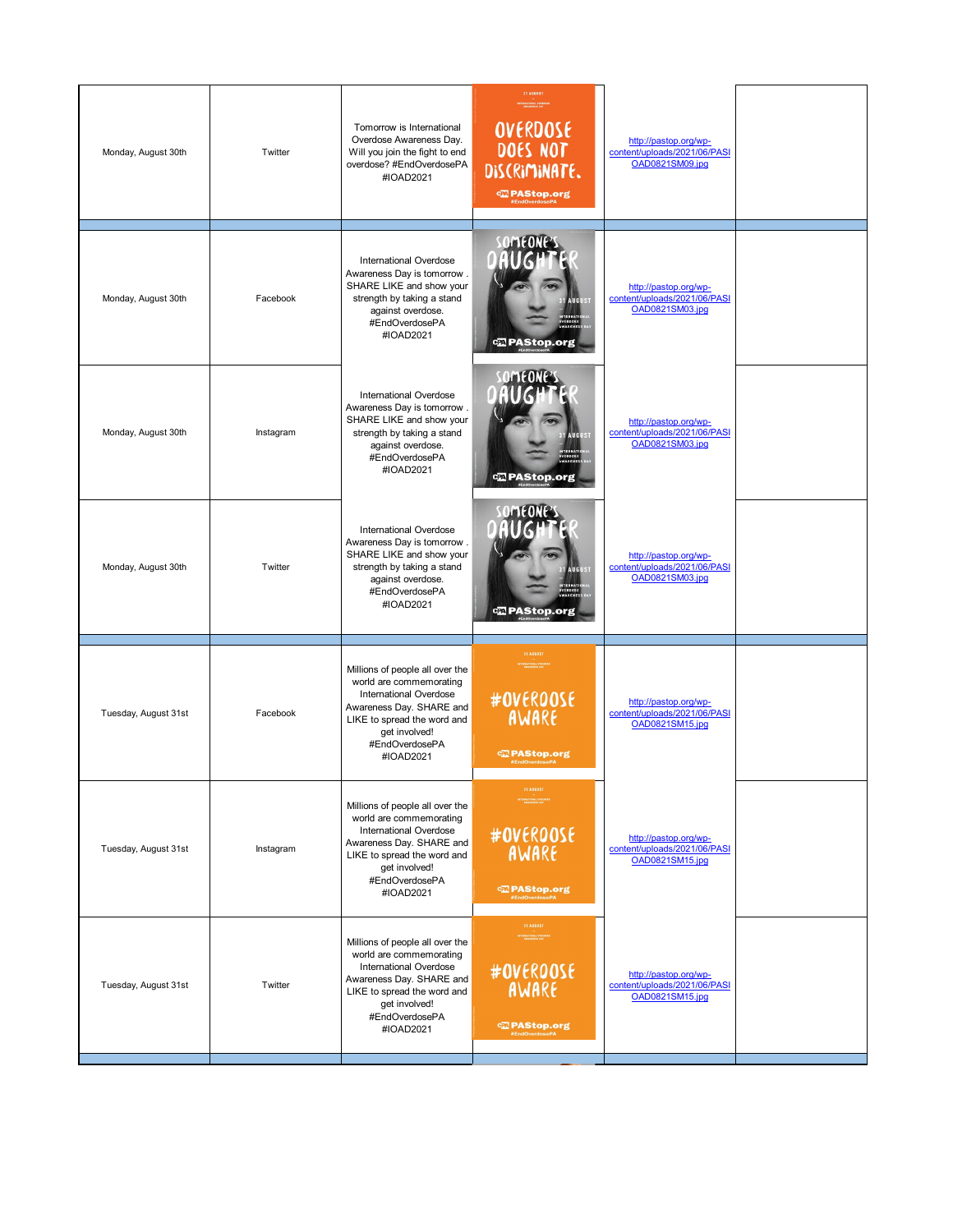| Tuesday, August 31st | Facebook  | Today on International<br>Overdose Awareness Day we<br>are remembering the loved<br>ones we've lost and fighting<br>harder than ever to end<br>overdose around the world.<br>#EndOverdosePA<br>#IOAD2021                                                            | .<br>DON'T LET THE DAY GO 81<br>JATHOUT DOING SOMETHING<br>#ENOOVEROOSEPA<br>31 AUGUST<br><b>DEATHNAL CHE</b>                        | http://pastop.org/wp-<br>content/uploads/2021/06/PASI<br>OAD0821DM02.jpg |  |
|----------------------|-----------|---------------------------------------------------------------------------------------------------------------------------------------------------------------------------------------------------------------------------------------------------------------------|--------------------------------------------------------------------------------------------------------------------------------------|--------------------------------------------------------------------------|--|
| Tuesday, August 31st | Instagram | Today on International<br>Overdose Awareness Day we<br>are remembering the loved<br>ones we've lost and fighting<br>harder than ever to end<br>overdose around the world.<br>#EndOverdosePA<br>#IOAD2021                                                            | <b>OON'T LET THE ORY GO BY</b><br>#ENOOVEROOSEPA<br>31 AUGUST<br>INTERNATIONAL C                                                     | http://pastop.org/wp-<br>content/uploads/2021/06/PASI<br>OAD0821DM02.jpg |  |
| Tuesday, August 31st | Twitter   | Today on International<br>Overdose Awareness Day we<br>are remembering the loved<br>ones we've lost and fighting<br>harder than ever to end<br>overdose around the world.<br>#EndOverdosePA<br>#IOAD2021                                                            | OON'T LET THE OAY GO BY<br>#ENOOVEROOSEP <b>A</b><br>31 AUGUST<br><b>HAATIONAL COTT</b>                                              | http://pastop.org/wp-<br>content/uploads/2021/06/PASI<br>OAD0821DM02.ipg |  |
| Tuesday, August 31st | Facebook  | International Overdose<br>Awareness Day is a hard day<br>for families around the world<br>who have lost a loved one to<br>overdose. We need to fight<br>now more than ever to end<br>overdose. #EndOverdosePA<br>#IOAD2021                                          | 31 AUGUST<br>TERRATIONAL OVERDO<br>- AMARENESE DAY<br>TALKING ABOUT<br>OVERDOSE COULD<br>SAVE A LIFE.<br><b>Expanding PAStop.org</b> | http://pastop.org/wp-<br>content/uploads/2021/06/PASI<br>OAD0821SM18.jpg |  |
| Tuesday, August 31st | Instagram | International Overdose<br>Awareness Day is a hard day<br>for families around the world<br>who have lost a loved one to<br>overdose. We need to fight<br>now more than ever to end<br>overdose, #EndOverdosePA<br>#IOAD2021                                          | <b>31 AUGUST</b><br>TALKING ABOUT<br>OVERDOSE COULD<br>SAVE A LIFE.                                                                  | http://pastop.org/wp-<br>content/uploads/2021/06/PASI<br>OAD0821SM18.jpg |  |
| Tuesday, August 31st | Twitter   | International Overdose<br>Awareness Day is a hard day<br>for families around the world<br>who have lost a loved one to<br>overdose. We need to fight<br>now more than ever to end<br>overdose. #EndOverdosePA<br>#IOAD2021                                          | 31 AUGUST<br>TALKING ABOUT<br>OVERDOSE COULD<br>SAVE A LIFE.<br><b><media b="" pastop.org<=""></media></b>                           | http://pastop.org/wp-<br>content/uploads/2021/06/PASI<br>OAD0821SM18.jpg |  |
| Tuesday, August 31st | Facebook  | On this year's International<br>Overdose Awareness Day, it<br>is important to show support<br>for those families that have<br>lost loved ones to overdose. It<br>is time to have conversations<br>about overdose and end the<br>stigma. #EndOverdosePA<br>#IOAD2021 | SOMEONE'S<br><b>31 AUGUST</b><br><b>NTERNATIONA</b><br>OSE<br>INESS DAY<br><b>Expending PAStop.org</b>                               | http://pastop.org/wp-<br>content/uploads/2021/06/PASI<br>OAD0821SM01.jpg |  |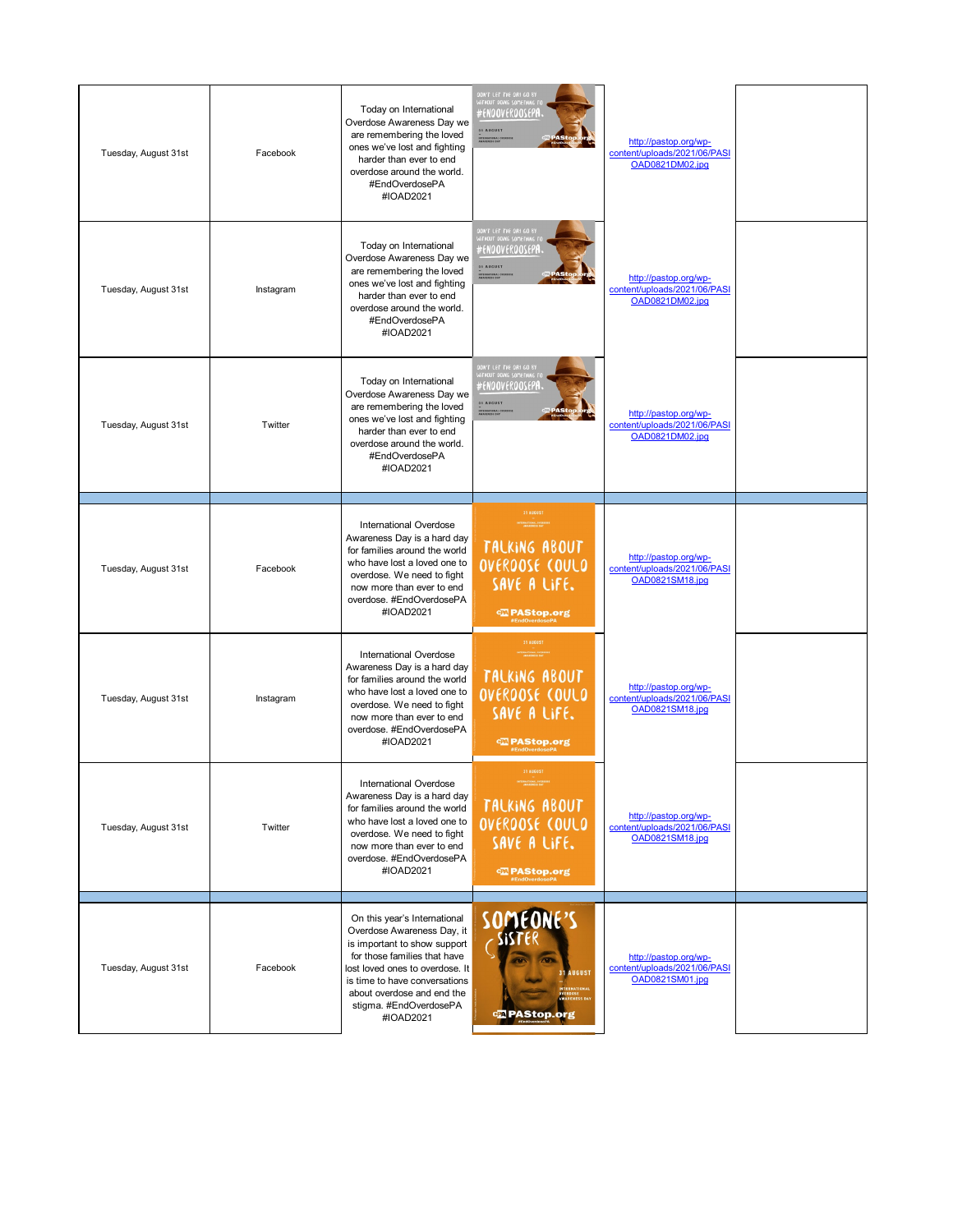| Tuesday, August 31st | Instagram | On this year's International<br>Overdose Awareness Day, it<br>is important to show support<br>for those families that have<br>lost loved ones to overdose. It<br>is time to have conversations<br>about overdose and end the<br>stigma. #EndOverdosePA<br>#IOAD2021                     | SOMEONE'S<br><b>31 AUGUST</b><br>E<br>ESS DAY<br><b>Expanding</b>                                                                                   | http://pastop.org/wp-<br>content/uploads/2021/06/PASI<br>OAD0821SM01.jpg |                                                                                                           |
|----------------------|-----------|-----------------------------------------------------------------------------------------------------------------------------------------------------------------------------------------------------------------------------------------------------------------------------------------|-----------------------------------------------------------------------------------------------------------------------------------------------------|--------------------------------------------------------------------------|-----------------------------------------------------------------------------------------------------------|
| Tuesday, August 31st | Twitter   | On this year's International<br>Overdose Awareness Day, it<br>is important to show support<br>for those families that have<br>lost loved ones to overdose. It<br>is time to have conversations<br>about overdose and end the<br>stigma. #EndOverdosePA<br>#IOAD2021                     | SOMEONE'S<br><b>31 AUGUST</b><br><b>E</b><br>ESS DAY<br><b>Expanding</b>                                                                            | http://pastop.org/wp-<br>content/uploads/2021/06/PASI<br>OAD0821SM01.jpg |                                                                                                           |
| Tuesday, August 31st | Facebook  | <b>International Overdose</b><br>Awareness Day is a great<br>time to honor and remember<br>the loved ones we have lost to<br>overdose. #EndOverdosePA<br>#IOAD2021<br>https://www.youtube.com/wat<br>ch?v=9ovmYMRzbKQ                                                                   | Use the direct link to the right<br>column to share the video from<br>YouTube.                                                                      | https://www.youtube.com/watch<br>?v=9ovmYMRzbKQ                          |                                                                                                           |
| Tuesday, August 31st | Instagram | <b>International Overdose</b><br>Awareness Day is a great<br>time to honor and remember<br>the loved ones we have lost to<br>overdose. Post a tribute<br>comemmorating someone<br>you know who has been<br>injured or lost to overdose.<br>#EndOverdosePA<br>#IOAD2021 @overdosetribute | Downloadable Vimeo link to<br>use for Instagram                                                                                                     | https://vimeo.com/582575527                                              | <b>Please download the file</b><br>from Vimeo (original size) for<br>use on Tik Tok and<br>Instagram only |
| Tuesday, August 31st | Twitter   | <b>International Overdose</b><br>Awareness Day is a great<br>time to honor and remember<br>the loved ones we have lost to<br>overdose. #EndOverdosePA<br>#IOAD2021<br>https://www.youtube.com/wat<br>ch?v=9ovmYMRzbKQ                                                                   | Use the direct link to the right<br>column to share the video from<br>YouTube. The link is already<br>included in the post language to<br>the left. | https://www.youtube.com/watch<br>?v=9ovmYMRzbKQ                          |                                                                                                           |
| Tuesday, August 31st | TikTok    | <b>International Overdose</b><br>Awareness Day is a great<br>time to honor and remember<br>the loved ones we have lost to<br>overdose. Post a tribute<br>comemmorating someone<br>you know who has been<br>injured or lost to overdose.<br>#EndOverdosePA<br>#IOAD2021 @overdosetribute | Downloadable Vimeo link to<br>use for TikTok                                                                                                        | https://vimeo.com/582575527                                              | <b>Please download the file</b><br>from Vimeo (original size) for<br>use on Tik Tok and<br>Instagram only |
|                      |           |                                                                                                                                                                                                                                                                                         |                                                                                                                                                     |                                                                          |                                                                                                           |
|                      |           |                                                                                                                                                                                                                                                                                         |                                                                                                                                                     |                                                                          |                                                                                                           |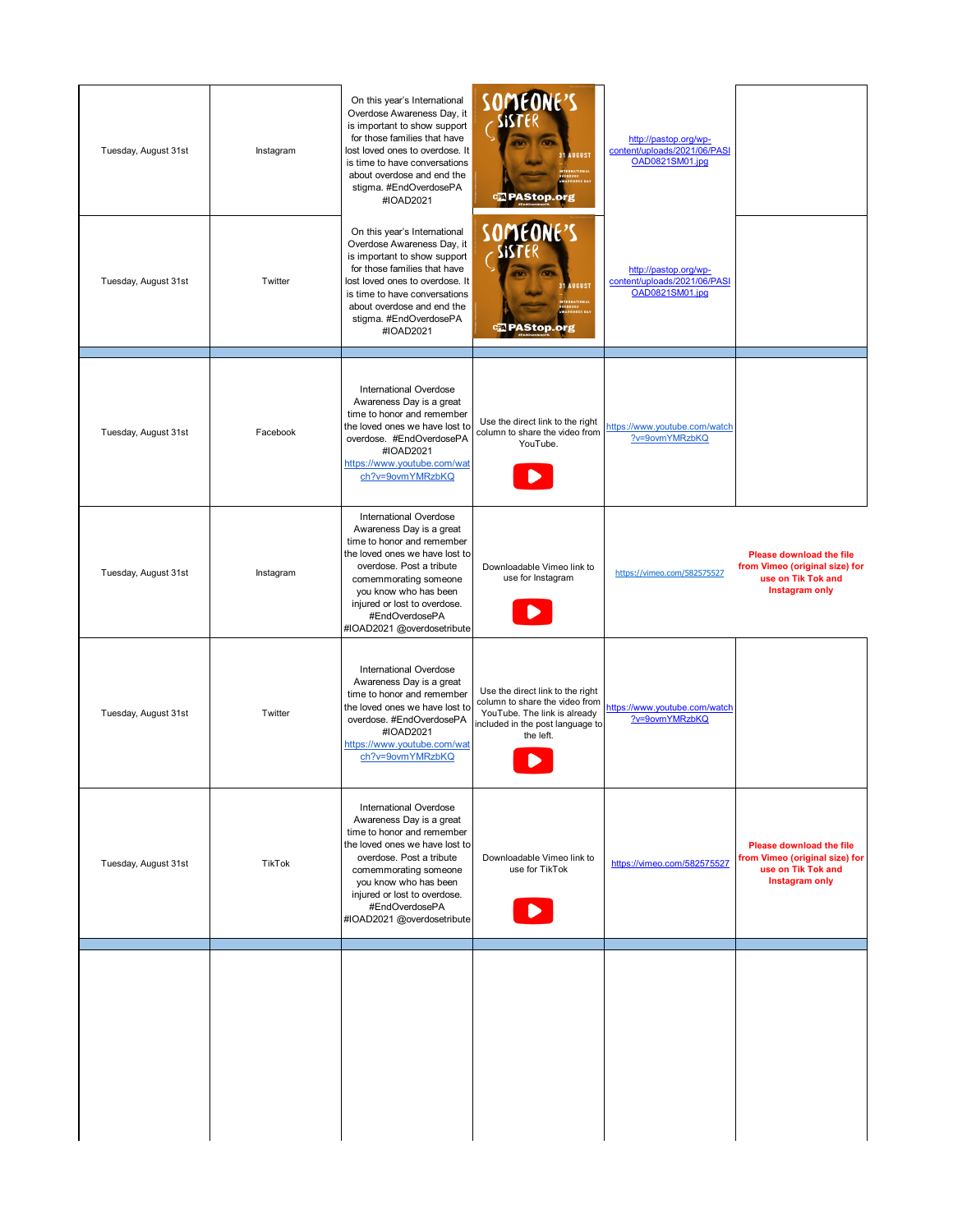| <b>A HDA</b><br>Mañana es el Día<br>Internacional de<br>Concientización sobre<br>Sobredosis.<br>http://pastop.org/wp-<br><b>COMPARTE LIKE y</b><br>content/uploads/2021/06/<br>Monday, August 30th<br>Instagram<br>demuestre su fuerza al<br>PASIOAD0821SM19.jpg<br>oponerse a la<br><b>Expanding PAStop.org</b><br>sobredosis.<br>#EndOverdosePA<br>#IOAD2021<br><b><i>AU HDA</i></b><br>Mañana es el Día<br>Internacional de<br>Concientización sobre<br>Sobredosis.<br>http://pastop.org/wp-<br><b>COMPARTE LIKE y</b><br>content/uploads/2021/06/<br>Monday, August 30th<br>Twitter<br>demuestre su fuerza al<br>PASIOAD0821SM19.jpg<br><b>Ex PAStop.org</b><br>oponerse a la<br>sobredosis.<br>#EndOverdosePA<br>#IOAD2021<br>Mañana es el Día<br><b>LA HIJA</b><br>DE ALGUIEN<br>Internacional de<br>Concientización sobre<br>Sobredosis.<br>http://pastop.org/wp-<br><b>AGOSTO</b><br><b>COMPARTE LIKE y</b><br>content/uploads/2021/06/<br>Monday, August 30th<br>Facebook<br>demuestre su fuerza al<br>PASIOAD0821SM20.jpg | Monday, August 30th | Facebook | Mañana es el Día<br>Internacional de<br>Concientización sobre<br>Sobredosis.<br><b>COMPARTE LIKE y</b><br>demuestre su fuerza al<br>oponerse a la<br>sobredosis.<br>#EndOverdosePA<br>#IOAD2021 | <b>Expanding PAStop.org</b>                                                           | http://pastop.org/wp-<br>content/uploads/2021/06/<br>PASIOAD0821SM19.jpg |  |
|-------------------------------------------------------------------------------------------------------------------------------------------------------------------------------------------------------------------------------------------------------------------------------------------------------------------------------------------------------------------------------------------------------------------------------------------------------------------------------------------------------------------------------------------------------------------------------------------------------------------------------------------------------------------------------------------------------------------------------------------------------------------------------------------------------------------------------------------------------------------------------------------------------------------------------------------------------------------------------------------------------------------------------------|---------------------|----------|-------------------------------------------------------------------------------------------------------------------------------------------------------------------------------------------------|---------------------------------------------------------------------------------------|--------------------------------------------------------------------------|--|
|                                                                                                                                                                                                                                                                                                                                                                                                                                                                                                                                                                                                                                                                                                                                                                                                                                                                                                                                                                                                                                     |                     |          |                                                                                                                                                                                                 |                                                                                       |                                                                          |  |
|                                                                                                                                                                                                                                                                                                                                                                                                                                                                                                                                                                                                                                                                                                                                                                                                                                                                                                                                                                                                                                     |                     |          |                                                                                                                                                                                                 |                                                                                       |                                                                          |  |
|                                                                                                                                                                                                                                                                                                                                                                                                                                                                                                                                                                                                                                                                                                                                                                                                                                                                                                                                                                                                                                     |                     |          |                                                                                                                                                                                                 |                                                                                       |                                                                          |  |
| <b>Expanding PAStop.org</b><br>sobredosis.<br>#EndOverdosePA                                                                                                                                                                                                                                                                                                                                                                                                                                                                                                                                                                                                                                                                                                                                                                                                                                                                                                                                                                        |                     |          | oponerse a la                                                                                                                                                                                   |                                                                                       |                                                                          |  |
| #IOAD2021<br>Mañana es el Día<br>LA HIJA<br>Internacional de<br>Concientización sobre<br>Sobredosis.<br>31 DE<br>http://pastop.org/wp-<br><b>AGOSTO</b><br><b>COMPARTE LIKE y</b><br>content/uploads/2021/06/<br>Monday, August 30th<br>Instagram<br>DE CONCIENTIZACIÓ<br>DE LA SCORECOSIS<br>demuestre su fuerza al<br>PASIOAD0821SM20.jpg<br>oponerse a la<br><b>EXPAStop.org</b><br>sobredosis.<br>#EndOverdosePA                                                                                                                                                                                                                                                                                                                                                                                                                                                                                                                                                                                                                |                     |          | #IOAD2021<br>Mañana es el Día                                                                                                                                                                   |                                                                                       |                                                                          |  |
|                                                                                                                                                                                                                                                                                                                                                                                                                                                                                                                                                                                                                                                                                                                                                                                                                                                                                                                                                                                                                                     | Monday, August 30th | Twitter  | Internacional de<br>Concientización sobre<br>Sobredosis.<br><b>COMPARTE LIKE y</b><br>demuestre su fuerza al<br>oponerse a la<br>sobredosis.                                                    | <b>LA HIJA</b><br>OF ALGUIEN<br>31 DE<br><b>AGOSTO</b><br><b>Expanding PAStop.org</b> | http://pastop.org/wp-<br>content/uploads/2021/06/<br>PASIOAD0821SM20.jpg |  |